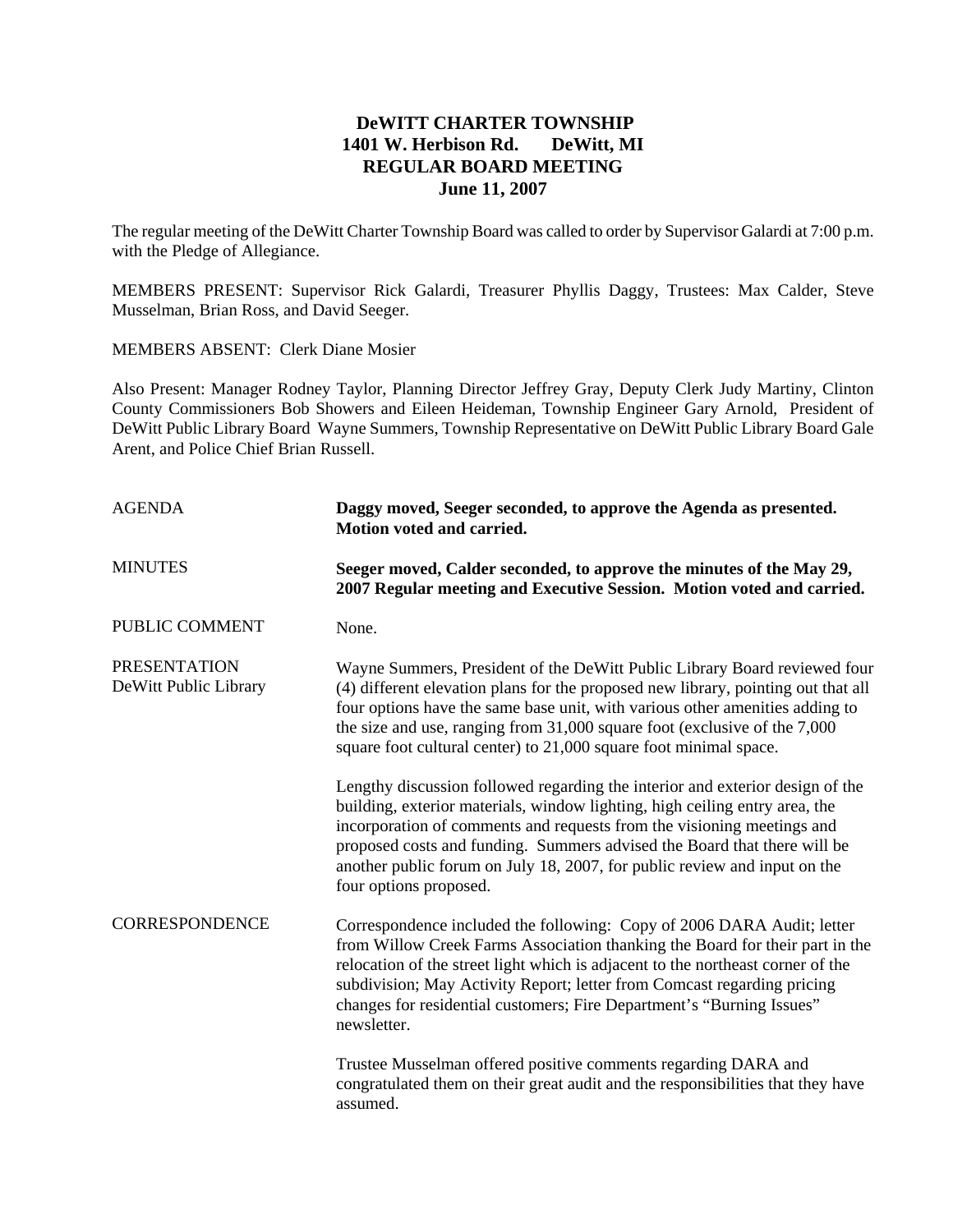Twp Board Meeting June 11, 2007 Pg 2

REPORTS & COMMENTS **Musselman moved, seconded by Calder, that the Township Manager and Supervisor transmit a letter to the DARA organization commending them on the outstanding results of their audit and all the good work they are doing for the community. Motion voted and carried.**

County Commissioner Eileen Heideman advised the Board that the Commissioners voted 4-3 to return their meeting times to 9 a.m., as of July, 2007, rather than having evening meetings as they have had the last five months; the commissioners are now working on sustainability within the county, basically looking at green issues and how to save energy and how to promote more green space making Clinton County a better place to live; Fred Meijer has requested that the Rails to Trails be named after him.

Supervisor Galardi asked that the Board members take a look at an Economic Development Marketing Package, after tonight's meeting, which shows some pilot properties and how the Township might promote them in the market place. A meeting has been scheduled with DeWitt City officials to discuss community issues of mutual interests.

Manager Taylor reported the following: citizen contacts included a gentleman calling about a potential opportunity that he perceived in doing a large scale data center in place of other developments with nothing ever coming out of that conversation; working on SCCMUA budget for 2008; MMRMA came out and provided some insight on measures that can be taken to slow down individuals on certain portions of the sledding hill which is utilized by small children; the Clinton County Economic Alliance will soon be making public presentations regarding their mission and their proposed funding.

Planning Director Jeff Gray stated that the fund raising committee is going to be contacting the local units of government in the very near future, hoping to fund the group 50% government and 50% private sector.

Loretta Spinrad, Operations Committee of Clinton County Economics Alliance Board, briefed the Board on the proposal that the Alliance will be presenting to the various jurisdictions; she advised that they are looking at a \$260,000 a year budget and plan on locating somewhere in DeWitt Township, on U.S. Highway 127, Business Route, north of I-69. The business plan will be presented to the Board soon.

Manager Taylor reported with regard to the DEQ, Phase II Storm Water Management that it looks like they are going to try to disallow our opting out; the Library Satellite at the Community Center is coming along nicely with carpet, painting and construction work scheduled to be completed this week; the Assessing Office and Clerk have received word that Meijer's is going to be appealing their assessment to the State Tribunal, which was expected as they do this statewide; Chief Russell, Planning Director Gray, Clerk Mosier and himself met with MDOT relative to several issues, 1) traffic signals at the intersection of Business 127 and Webb Road and MDOT states that after studying this intersection their numbers do not indicate that a light is warranted at this time, 2) timing of lights at Herbison Road, two on- ramps to the expressway and Clark Road all intersecting with U.S. 127 Business Route, the inconsistency of the same and MDOT looking into adjusting the timing according to each intersection, 3) speed limits are reviewed periodically by both MDOT and the Michigan State Police and also upon request from the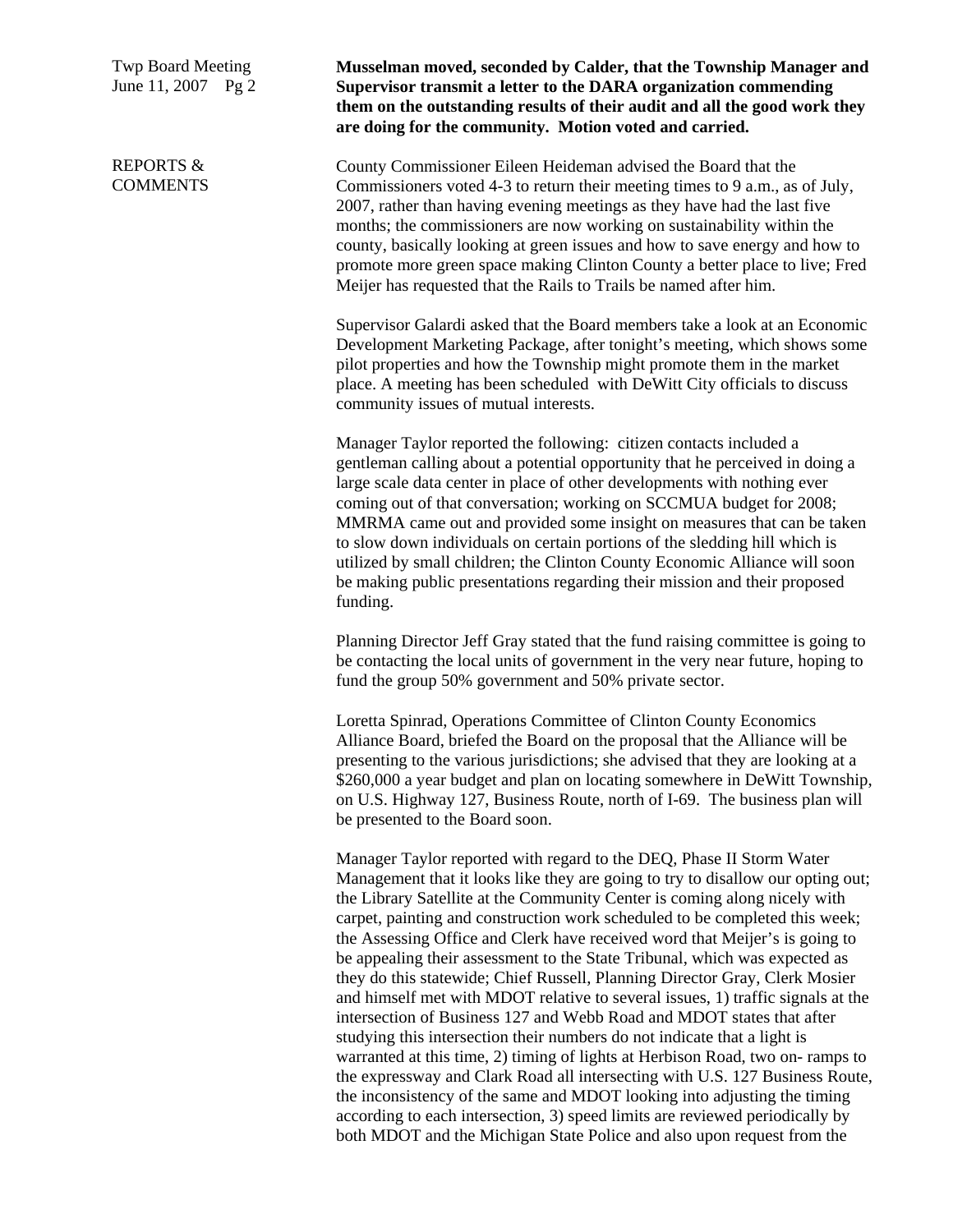Twp Board Meeting June 11, 2007 Pg 3

COMMITTEE & **COMMISSIONS** Board of Appeals

**VOUCHERS** 

UNFINISHED **BUSINESS** Ordinance Amendment 225.4 – Second Reading

NEW BUSINESS Community Center Kitchen/Restroom Remodel

local jurisdictions 4) the federal government required MDOT to adjust the name of what is no longer called "Business Route 27" or otherwise known to some as "U.S. Highway 27" or "North East Street" as it is now "U.S. 127 Business Route" and given that new name because it is considered a business loop of U.S. 127 and Clerk Mosier has concerns about the lack of notification to the property owners within this area regarding their street name change and asked MDOT to advise the Township on how this is going to be handled; Springbrook Hills is tentatively scheduled to be paved June  $20<sup>th</sup>$  and  $21<sup>st</sup>$ , dependent on weather conditions; On June  $22<sup>nd</sup>$  the City of St. Johns will be hosting a meeting to bring in our State Legislators, along with city, village and Township officials to discuss topics of concern regarding local government; Taylor concluded his report by reminding the Board of the Celebration in the Meadows which is coming up on July  $20<sup>th</sup>$ .

Trustee Seeger reviewed the Board of Appeals minutes of May 16, 2007 meeting.

**Seeger moved, Daggy seconded, to receive and place on file the Board of Appeals minutes of May 16, 2007. Motion voted and carried.** 

**Calder moved, Daggy seconded, to approve General Operating Fund Vouchers 51992 – 52074. Motion voted and carried.** 

Manager Taylor gave a brief recap of proposed Ordinance Amendment 225.4 to DeWitt Charter Township Sidewalk Ordinance 225.

**Calder moved, Musselman seconded, to approve Ordinance Amendment 225.4, amending the Sidewalk Ordinance, on Second Reading.** 

**AYES: Daggy, Galardi, Seeger, Musselman, Ross, Calder NAYS: None Motion voted and carried.** 

Manager Taylor reviewed his memorandum, dated June 8, 2007, regarding the remodeling of the kitchen and adding a family restroom at the Community Center which is on the list of CIP projects to be completed this year. He advised that he and Maintenance Supervisor John Moody consulted with the Township's Engineer Gary Arnold for assistance on this project and they have submitted necessary designs and bid documents for the construction. C2AE's cost for this service is a lump sum fee of \$11, 850.

Gary Arnold, Engineer with C2AE, advised that he will be bringing in a kitchen designer out of Grand Rapids for his expertise to insure that the kitchen is designed within the Township's expected desires. He stated that the kitchen at the Community Center was designed in the 1940's and is in real need of upgrading. There is a need for electrical, mechanical and plumbing upgrades for code compliance and the floor is in very bad shape. Basically the whole kitchen needs extensive upgrading.

Discussion followed.

**Ross moved, Daggy seconded, to authorize the Township Clerk and Manager to execute any necessary documents with the engineering firm C2AE for professional services related to the kitchen and restroom remodel at the DeWitt Township Community Center, located at 16101**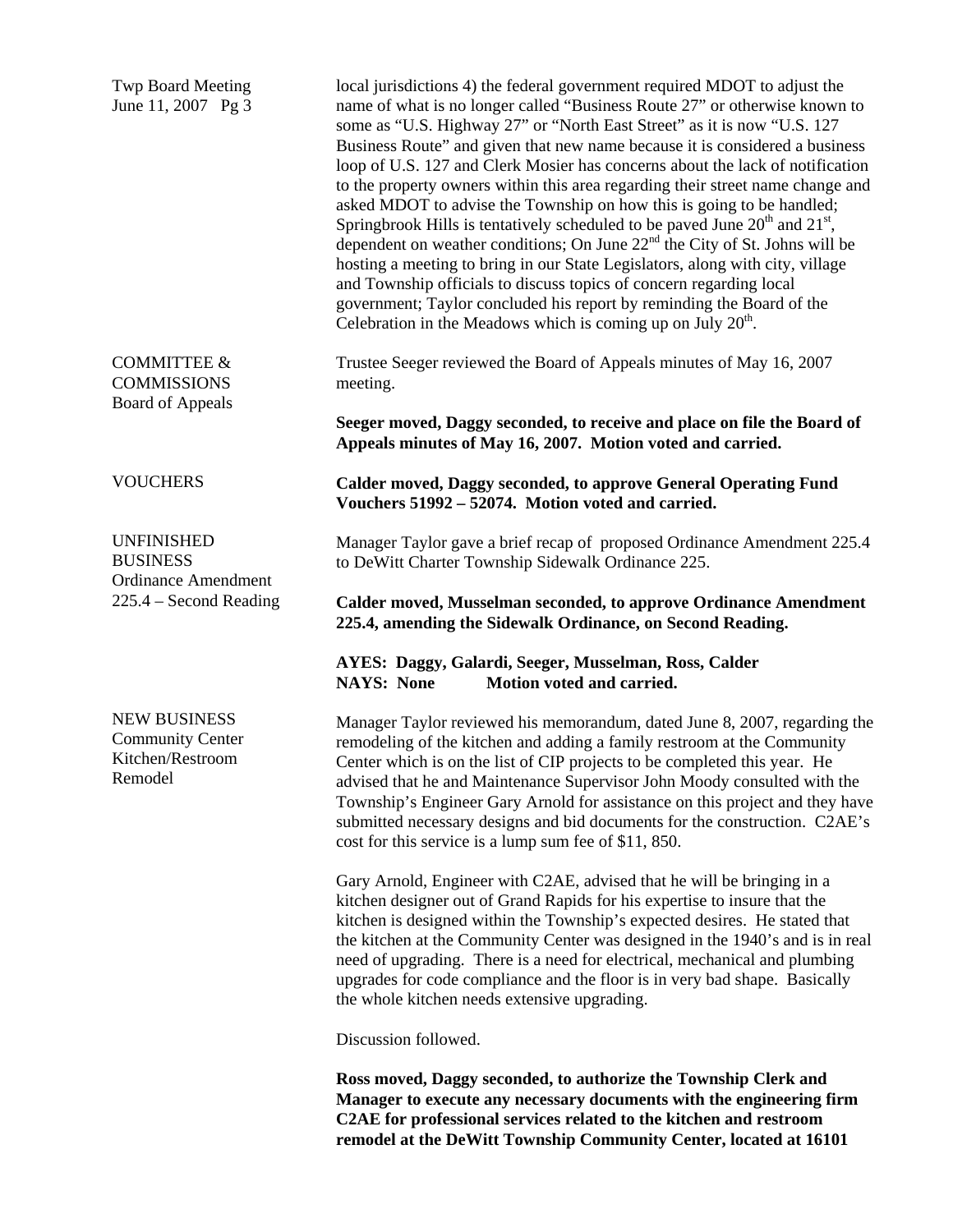| <b>Twp Board Meeting</b><br>June 11, 2007<br>Pg4                                      | Brook Road, the cost for these services not to exceed \$11,850, charged to<br>Community Center Capital Expenditures account 101-263-977-000.<br>Motion voted and carried.                                                                                                                                                                                                                                                                                                                                                                                                                                                                                                                                                                                    |                                                                                                                                                                                                                                                                                                                                                                                                                                                                                                                                                                                                                                                                                                             |                                                                                                                                                                                                                     |  |
|---------------------------------------------------------------------------------------|--------------------------------------------------------------------------------------------------------------------------------------------------------------------------------------------------------------------------------------------------------------------------------------------------------------------------------------------------------------------------------------------------------------------------------------------------------------------------------------------------------------------------------------------------------------------------------------------------------------------------------------------------------------------------------------------------------------------------------------------------------------|-------------------------------------------------------------------------------------------------------------------------------------------------------------------------------------------------------------------------------------------------------------------------------------------------------------------------------------------------------------------------------------------------------------------------------------------------------------------------------------------------------------------------------------------------------------------------------------------------------------------------------------------------------------------------------------------------------------|---------------------------------------------------------------------------------------------------------------------------------------------------------------------------------------------------------------------|--|
| Water Tower Inspection                                                                | same.                                                                                                                                                                                                                                                                                                                                                                                                                                                                                                                                                                                                                                                                                                                                                        | Manager Taylor reviewed his memorandum, dated June 8, 2007, regarding the<br>recent water tower inspection which was completed by Nelson Tank<br>Engineering & Consulting. Taylor reviewed the report submitted by NTEC<br>which included the recommendation that the interior and exterior be painted<br>and some other minor structural repairs be made with the conclusion that,<br>overall, the tank is in good to fair condition at this time. NTEC further<br>advised, however, that if the Township is going to keep the tower, periodic<br>maintenance is important for safety. Taylor reviewed NTEC's submittal of a<br>proactive repair and maintenance program and the costs associated with the |                                                                                                                                                                                                                     |  |
| <b>Fireworks Display Permit</b>                                                       | Lengthy discussion followed and no action was taken.                                                                                                                                                                                                                                                                                                                                                                                                                                                                                                                                                                                                                                                                                                         |                                                                                                                                                                                                                                                                                                                                                                                                                                                                                                                                                                                                                                                                                                             |                                                                                                                                                                                                                     |  |
|                                                                                       | Musselman moved, Calder seconded, that the Board of Trustees approve<br>the permit for fireworks display on July 20, 2007 at Granger Meadows<br>Park. Motion voted and carried.                                                                                                                                                                                                                                                                                                                                                                                                                                                                                                                                                                              |                                                                                                                                                                                                                                                                                                                                                                                                                                                                                                                                                                                                                                                                                                             |                                                                                                                                                                                                                     |  |
| Budget Adjustment -<br>Mobile Training Unit                                           | Manager Taylor reviewed his memorandum, dated May 8, 2007, regarding the<br>need for a budget adjustment for the purchase of a Mobile Fire Training Unit.<br>This unit is being purchased with a grant awarded by the U.S. Department of<br>Homeland Security in the amount of \$292,745 with the federal share being<br>\$278,108 and the Township share being \$14,637. A budget adjustment was<br>made at the March 12, 2007 Board meeting in the amount of \$14,637,<br>however, because we must pay for the total cost of the Fire Training Unit<br>before being reimbursed by the federal government, it is necessary to do a<br>budget adjustment for the additional \$278,108.<br>Daggy moved, Seeger seconded, that the Board approve the following |                                                                                                                                                                                                                                                                                                                                                                                                                                                                                                                                                                                                                                                                                                             |                                                                                                                                                                                                                     |  |
|                                                                                       | <b>Increase</b>                                                                                                                                                                                                                                                                                                                                                                                                                                                                                                                                                                                                                                                                                                                                              | budget adjustment to the 2007 Township Budget:<br>101-336-977-000                                                                                                                                                                                                                                                                                                                                                                                                                                                                                                                                                                                                                                           | \$278,108 (debit)                                                                                                                                                                                                   |  |
|                                                                                       |                                                                                                                                                                                                                                                                                                                                                                                                                                                                                                                                                                                                                                                                                                                                                              | <b>Fire Department Capital Expenditure</b>                                                                                                                                                                                                                                                                                                                                                                                                                                                                                                                                                                                                                                                                  |                                                                                                                                                                                                                     |  |
|                                                                                       | <b>Increase</b>                                                                                                                                                                                                                                                                                                                                                                                                                                                                                                                                                                                                                                                                                                                                              | 101-000-629-000<br><b>Fire Equipment Grant</b>                                                                                                                                                                                                                                                                                                                                                                                                                                                                                                                                                                                                                                                              | \$278,108 (credit)                                                                                                                                                                                                  |  |
|                                                                                       | Motion voted and carried.                                                                                                                                                                                                                                                                                                                                                                                                                                                                                                                                                                                                                                                                                                                                    |                                                                                                                                                                                                                                                                                                                                                                                                                                                                                                                                                                                                                                                                                                             |                                                                                                                                                                                                                     |  |
| Determination of Major<br>Or Minor Amendment -<br>SUP 80-005-94<br>Fairway Investment | Planning Director Jeff Gray briefly reviewed his memorandum, dated June 6,<br>2007, regarding the determination of a major or minor amendment being<br>proposed for Special Use Permit 80-005-94 (Fairway Investment Corp) to<br>allow a three year extension to the construction schedule of an 18-hole golf<br>course and driving range on the west side of Wood Road, between Clark and<br>Stoll Roads.                                                                                                                                                                                                                                                                                                                                                   |                                                                                                                                                                                                                                                                                                                                                                                                                                                                                                                                                                                                                                                                                                             |                                                                                                                                                                                                                     |  |
|                                                                                       |                                                                                                                                                                                                                                                                                                                                                                                                                                                                                                                                                                                                                                                                                                                                                              | with the finding that the proposed amendment to the construction<br>Special Use Permit. Motion voted and carried.                                                                                                                                                                                                                                                                                                                                                                                                                                                                                                                                                                                           | Musselman moved, Calder supported, that the Township Board concur<br>schedule for SUP 80-005-94 is minor in nature, and that a three-year<br>extension to end on June 11, 2010 be granted and noted on the original |  |